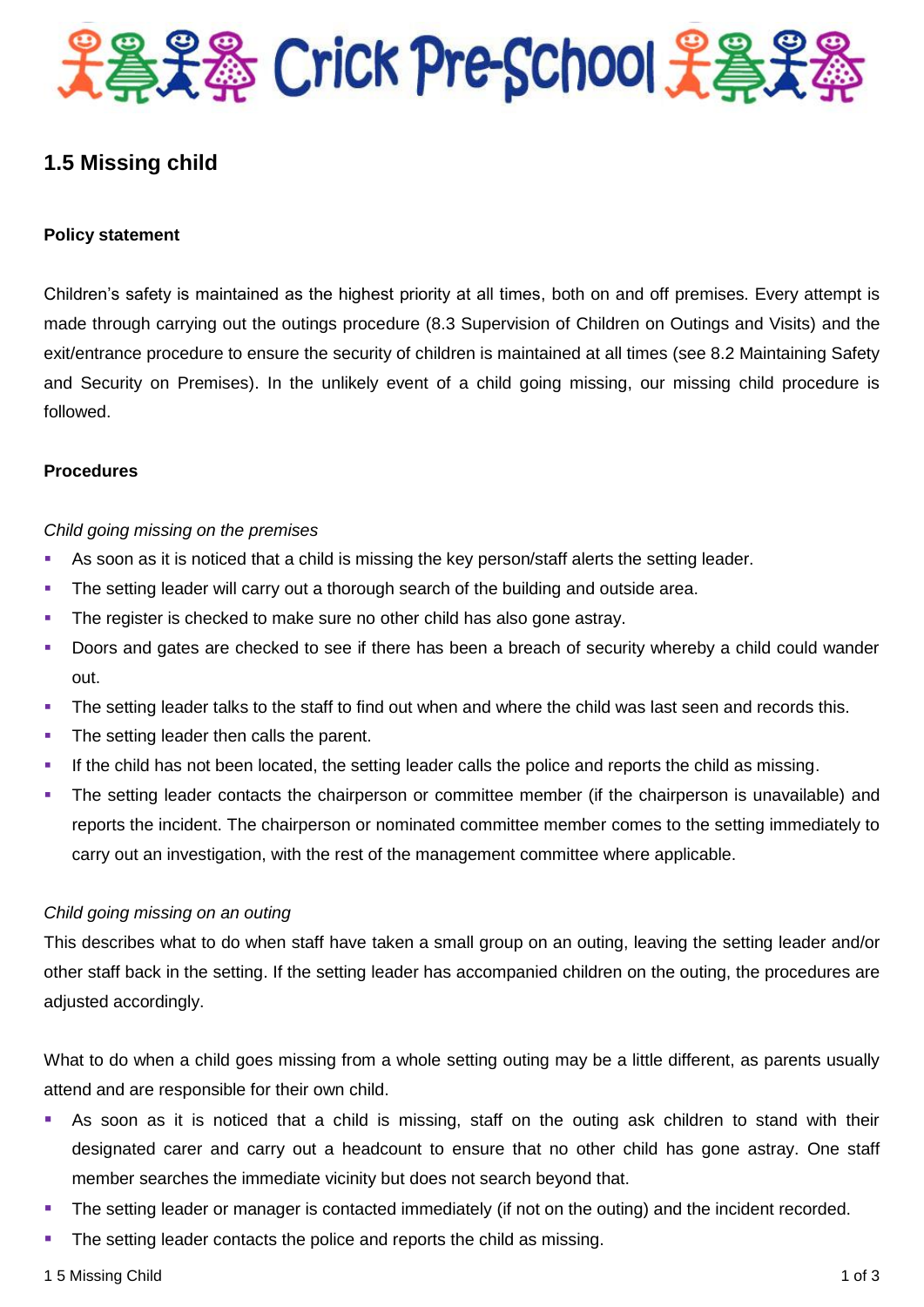# **& Crick Pre-School 吴昌:**

- The setting leader contacts the parent, who makes their way to the setting.
- Staff take the remaining children back to the setting.
- In an indoor venue, the staff contact the venue's security who will handle the search and contact the police if the child is not found.
- The setting leader contacts the chairperson or committee member (if the chairperson is unavailable) and reports the incident. The chairperson or nominated committee member comes to the setting immediately to carry out an investigation, with the rest of the management committee where applicable.
- The setting leader or a member of staff may be advised by the police to stay at the venue until they arrive.

#### *The investigation*

- Staff keep calm and do not let the other children become anxious or worried.
- The setting leader together with the chairperson or representative from the management committee speaks with the parent(s).
- The chairperson and management committee carry out a full investigation taking written statements from all the staff in the setting or who were on the outing.
- The key person/staff member writes an incident report detailing:
	- **-** The date and time of the report.
	- **-** What staff/children were in the group/outing and the name of the staff member designated responsible for the missing child.
	- **-** When the child was last seen in the group/outing.
	- **-** What has taken place in the group or outing since the child went missing.
	- **-** The time it is estimated that the child went missing.
- A conclusion is drawn as to how the breach of security happened.
- If the incident warrants a police investigation, all staff co-operate fully. In this case, the police will handle all aspects of the investigation, including interviewing staff. Children's social care may be involved if it seems likely that there is a child protection issue to address.
- The incident is reported under RIDDOR arrangements (see the Reporting of Accidents and Incidents policy); the local authority Health and Safety Officer may want to investigate and will decide if there is a case for prosecution.
- In the event of disciplinary action needing to be taken, Ofsted is informed.
- The insurance provider is informed.
- We consider whether we inform the Charity Commission under their Serious Incident reporting requirements – details of which are available by accessing the following link: [http://www.charitycommission.gov.uk/running-a-charity/your-charitys-work/protecting-your](http://www.charitycommission.gov.uk/running-a-charity/your-charitys-work/protecting-your-charity/reporting-serious-incidents/)[charity/reporting-serious-incidents/](http://www.charitycommission.gov.uk/running-a-charity/your-charitys-work/protecting-your-charity/reporting-serious-incidents/)

#### *Managing people*

 Missing child incidents are very worrying for all concerned. Part of managing the incident is to try to keep everyone as calm as possible.